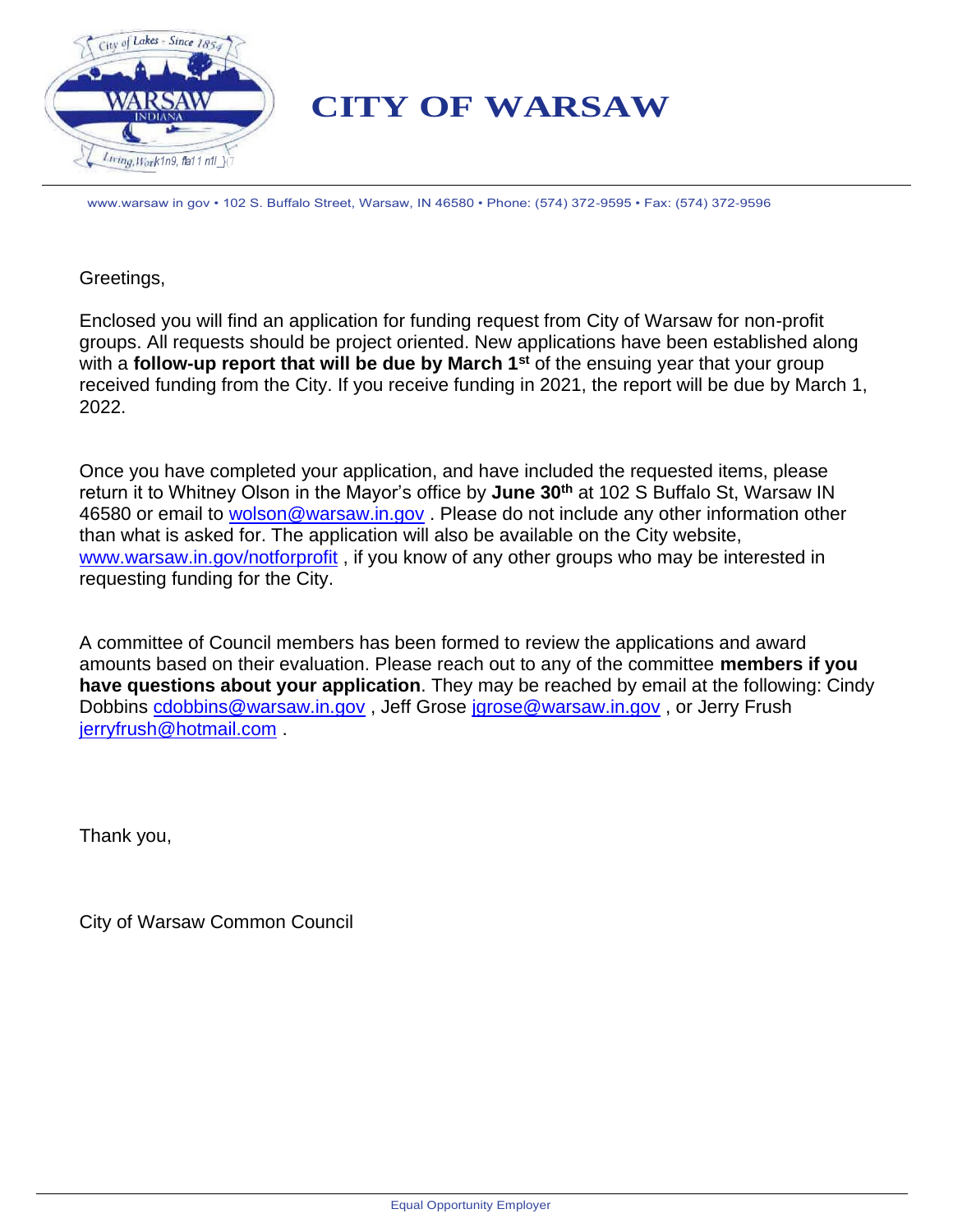# **City of Warsaw NONPROFIT FUNDING REQUEST APPLICATION FORM Due: June 30, 2021 City of Warsaw Council Funds may be used for specific project needs or services that qualify as allowable uses of public funds as detailed below. In some cases, funds may be used for general operating expenses.**

**According to the Uniform Cities Accounting Manual,** public funds cannot be donated or given to organizations or individuals unless specifically authorized by law.

Indiana State law allows as general powers of cities or towns to take action for the following:

#### **IC 36-7-2-7Promotion of economic development and tourism**

 Sec. 7. A unit may promote economic development and tourism. [Pre-Local Government Recodification Citations: 18-6-12-1; 18-6-22-1.]

*As added by Acts 1980, P.L.211, SEC.2.*

#### **IC 36-8-2-5Medical care, health, and community services; hospitals**

 Sec. 5. A unit may provide medical care or other health and community services to persons and may impose restrictions upon persons or animals that might cause other persons or animals to be injured or contract diseases. A unit may also establish, aid, maintain, and operate hospitals.

[Pre-Local Government Recodification Citations: 18-1-1.5-7(b); 18-1-1.5-7(e); 18-1-1.5-7(l); 18-1-1.5-14(n); 18-3-1-22.5; 18-4-2-11 part.] *As added by Acts 1980, P.L.211, SEC.3.*

#### **IC 36-8-2-6Animals; capture and destruction; shelters**

 Sec. 6. A unit may capture and destroy animals if necessary and may establish, maintain, and operate animal shelters.

[Pre-Local Government Recodification Citations: 18-1-1.5-7(g); 18-1-1.5-14(o); 18-3-1-39 part; 18-4-12-4(4).] *As added by Acts 1980, P.L.211, SEC.3.*

#### **IC 36-10-2-2Recreation facilities and programs**

 Sec. 2. A unit may establish, aid, maintain, and operate public parks, playgrounds, and recreation facilities and programs.

[Pre-Local Government Recodification Citations: 18-1-1.5-14(a); 18-3-1-46 part; 18-4-2-8 part.] *As added by Acts 1980, P.L.211, SEC.5.*

#### **IC 36-10-2-4Libraries, museums, and other facilities and programs**

 Sec. 4. A unit may establish, aid, maintain, and operate libraries and museums, cultural, historical, and scientific facilities and programs, and community restitution or service facilities and programs.

[Pre-Local Government Recodification Citations: 18-1-1.5-7(l); 18-1-1.5-14(d); 18-1-1.5-14(g).]

*As added by Acts 1980, P.L.211, SEC.5. Amended by P.L.32-2000, SEC.26.*

#### **IC 36-10-2-5Neighborhood centers, arenas, and stadiums**

 Sec. 5. A unit may establish, aid, maintain, and operate neighborhood centers, community centers, civic centers, convention centers, auditoriums, arenas, and stadiums.

[Pre-Local Government Recodification Citations: 18-1-1.5-14(e); 18-1-1.5-14(f).] *As added by Acts 1980, P.L.211, SEC.5.*

### **If you qualify to apply:**

- **Complete the attached forms and provide attachments as required.**
- **Submit paper copies to the Mayor's Office by**
- **No staples**
- **No two sided documents**
- **Applications that do not comply with Indiana Code or are incomplete will be denied.**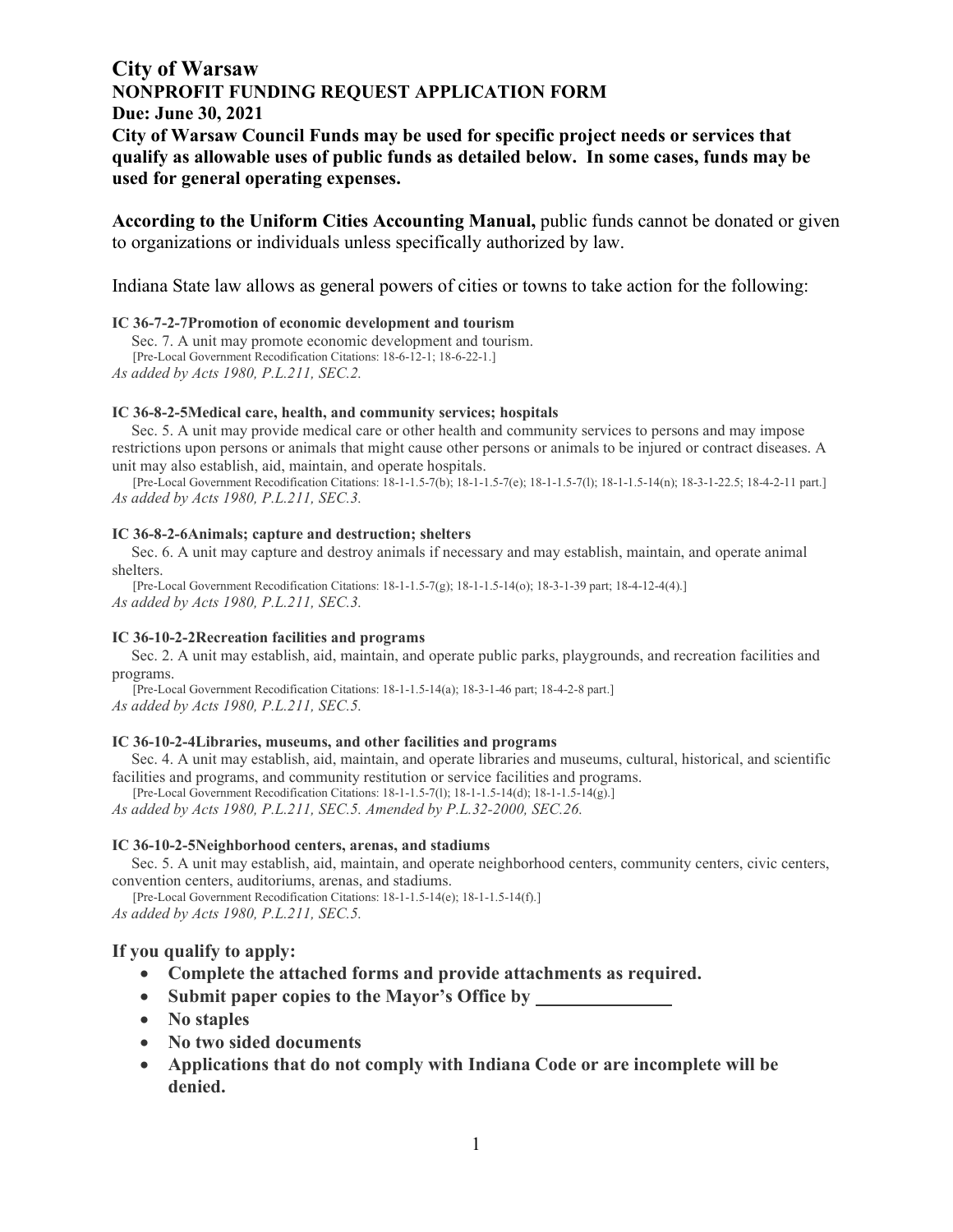# **City of Warsaw NONPROFIT FUNDING REQUEST APPLICATION FORM Due: June 30, 2021**

# **APPLICATION COVER SHEET**

|                                                                                                                         | Applicable IC # this request covers:                                                                                                                                                                                                                                                                     |  |  |
|-------------------------------------------------------------------------------------------------------------------------|----------------------------------------------------------------------------------------------------------------------------------------------------------------------------------------------------------------------------------------------------------------------------------------------------------|--|--|
| Legal name of organization applying:<br>(Should be same as on IRS determination letter and as supplied on IRS Form 990) | <u> 1989 - Johann Harry Harry Harry Harry Harry Harry Harry Harry Harry Harry Harry Harry Harry Harry Harry Harry</u>                                                                                                                                                                                    |  |  |
|                                                                                                                         |                                                                                                                                                                                                                                                                                                          |  |  |
|                                                                                                                         |                                                                                                                                                                                                                                                                                                          |  |  |
|                                                                                                                         | Contact person/title/phone number:<br>$(iif$ different from executive director): $\frac{1}{1}$                                                                                                                                                                                                           |  |  |
|                                                                                                                         |                                                                                                                                                                                                                                                                                                          |  |  |
|                                                                                                                         | City/State/Zip:                                                                                                                                                                                                                                                                                          |  |  |
| Phone number:<br>(include area code)                                                                                    | (include area code)                                                                                                                                                                                                                                                                                      |  |  |
|                                                                                                                         |                                                                                                                                                                                                                                                                                                          |  |  |
| List any previous funding support from the City of Warsaw in the last 5 years:                                          | ,我们也不能在这里的人,我们也不能在这里的人,我们也不能在这里的人,我们也不能在这里的人,我们也不能在这里的人,我们也不能在这里的人,我们也不能在这里的人,我们也                                                                                                                                                                                                                        |  |  |
|                                                                                                                         | ,我们也不能在这里的时候,我们也不能在这里的时候,我们也不能不能不能不能不能不能不能不能不能不能不能不能不能不能不能。""我们的是我们的,我们也不能不能不能不能                                                                                                                                                                                                                         |  |  |
|                                                                                                                         |                                                                                                                                                                                                                                                                                                          |  |  |
|                                                                                                                         |                                                                                                                                                                                                                                                                                                          |  |  |
|                                                                                                                         |                                                                                                                                                                                                                                                                                                          |  |  |
| close of our fiscal year end. www.in.gov/sboa                                                                           | If this Funding Request is approved, we will submit a final report by the required deadline. We also<br>understand that receiving funding from the City of Warsaw, we are required to file an Entity<br>Annual Report (State Form 54402 (8-10)/ Form E-1 with the State Board of Accounts 60 days of the |  |  |
| <b>Signature, Chairperson, Board of Directors</b>                                                                       | <b>Signature, Executive Director</b>                                                                                                                                                                                                                                                                     |  |  |
| <b>Typed Name and Title</b>                                                                                             | <b>Typed Name and Title</b>                                                                                                                                                                                                                                                                              |  |  |
| <b>Date</b>                                                                                                             | <b>Date</b>                                                                                                                                                                                                                                                                                              |  |  |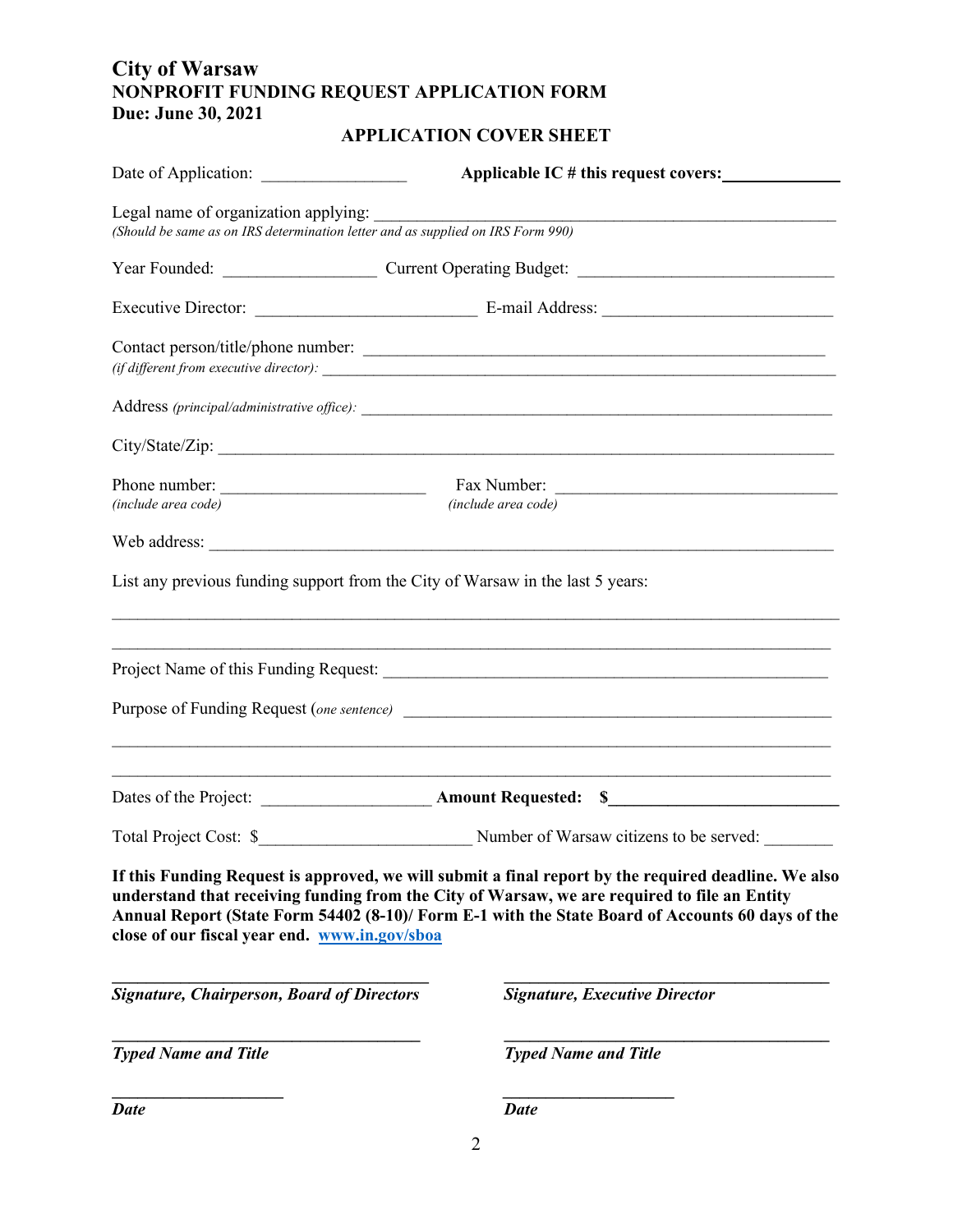# **City of Warsaw NONPROFIT FUNDING REQUEST APPLICATION FORM Due: June 30, 2021**

### **NONPROFIT FUNDING REQUEST APPLICATION FORMAT**

*Please provide the following information in this order. Use these headings, subheadings and numbers provided in your own word processing format, thus leaving flexibility for length of response.*

### *A. NARRATIVE*

### **1. Executive Summary**

• Begin with a half-page executive summary. Briefly explain why your agency is requesting this Project, Service or Capital Project funding, what outcomes you hope to achieve, and how you will spend the funds if awarded.

### **2. Purpose of Project, Service or Capital Project Request**

- Statement of needs/problems to be addressed; description of target population and how they will benefit.
- Description of project goals, measurable objectives, action plans, and statements as to whether this is a new or ongoing part of the sponsoring organization.
- Timetable for implementation.
- List of other partners in the project and their roles.
- List of similar existing projects or agencies, if any, and explain how your agency or proposal differs, and what effort will be made to work cooperatively.
- Description of the active involvement of constituents in defining problems to be addressed, making policy, and planning the program.
- Description of the qualifications of key staff and volunteers that will ensure the success of the project. List of specific staff training needs for this project.
- Long-term strategies for funding this project at end of Project, Service or Capital Project period.

### **3. Evaluation**

- Plans for evaluation including how success will be defined and measured.
- Description of how evaluation results will be used and/or disseminated and, if appropriate, how the project will be replicated.
- Description of the active involvement of constituents in evaluating the program.

### **4. Budget Narrative/Justification**

- Nonprofit Project, Service or Capital Project budget; use the **Nonprofit Funding Request Budget Format** that follows.
- A plan (on a separate sheet) that shows how each budget item relates to the project and how the budgeted amount was calculated.
- List of amounts requested of foundations, corporations and other funding sources to which this proposal has been submitted.
- List of priority items in the proposed budget, in the event that we are unable to meet your full request.

### **5. Organization Information**

- Brief summary of organization's history.
- Brief statement of organization's mission and goals.
- Description of current programs, activities and accomplishments.
- Organizational chart, including board, staff and volunteer involvement.

### *B. ATTACHMENTS – must be included*

- 1. A copy of the current IRS determination letter indicating  $501(c)(3)$  tax-exempt status.
- 2. List of Board of Directors with affiliations.
- 3. Finances:
	- Organization's current annual operating budget, including expenses and revenue.
	- Most recent annual financial statement (independently audited, if available; otherwise, attach Form 990).
- 4. **Letters of support should verify project need and collaboration with other organizations. (Optional)**
- 5. Annual report, if available.